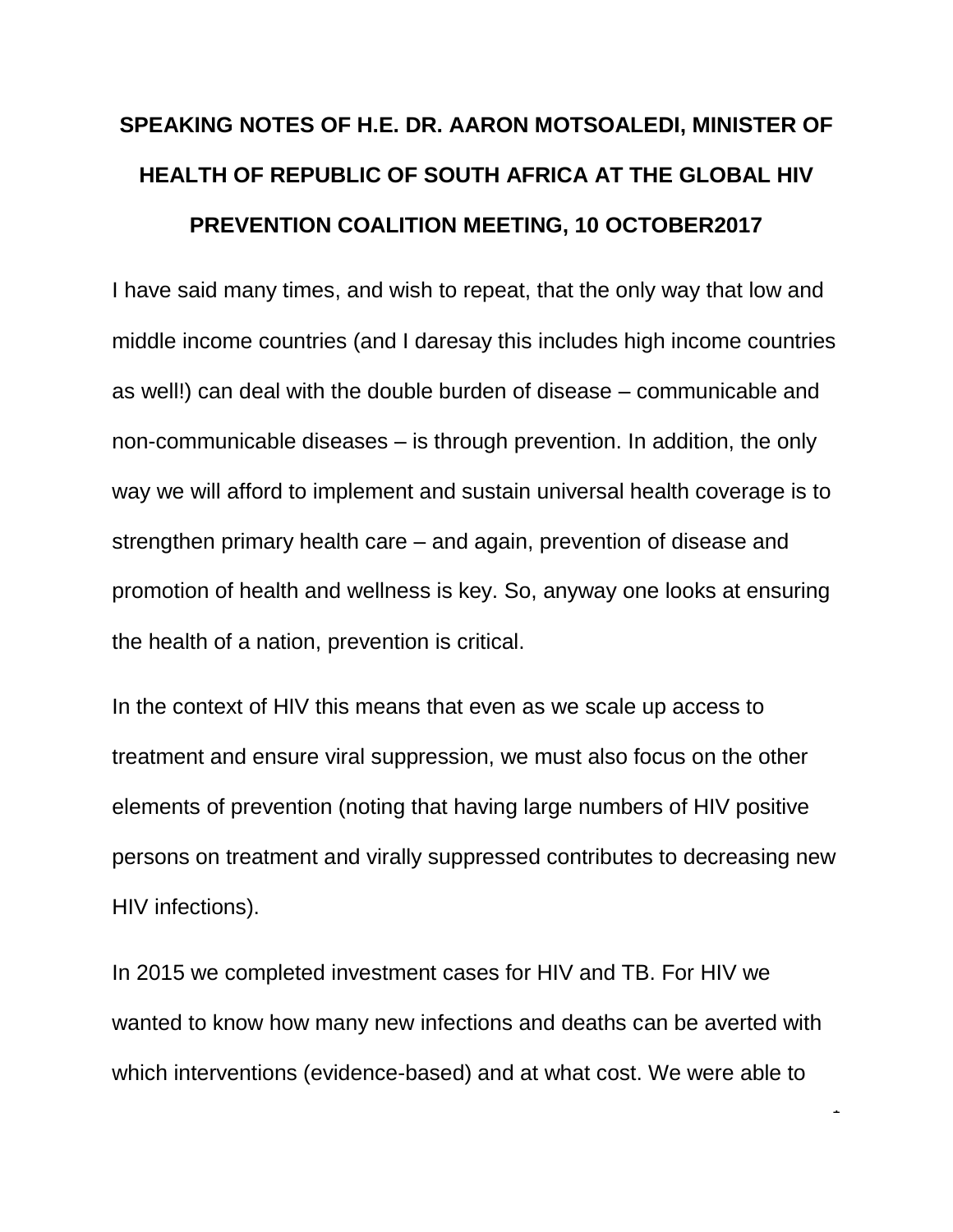show that 4 interventions will assist us to reduce new infections and deaths: distribution and promotion of condom use; medical male circumcision; putting as many people on treatment as possible with viral suppression; and social and behavior change communication. However, the investment case also showed that after 2020 we will need additional interventions to meet the global targets! I think that we may need to rethink our strategy as well as how we implement it if we are to accelerate our ability to prevent new HIV infections as proposed in the UNAIDS roadmap.

At the South African HIV conference in June this year, Deputy President Cyril Ramaphosa, who is also the chair of the South African National AIDS Council, called for a prevention revolution in South Africa. With more than 270 000 new HIV infections annually and 2 000 new infections in adolescent girls and young women every week, we need a prevention revolution and we need all the support we can get at local, national, regional and global level to reach our prevention goals as reflected in our National Strategic Plan for HIV, TB and STIs, 2017-2022. This prevention must include all sectors of society, government, civil society as well as the private sector!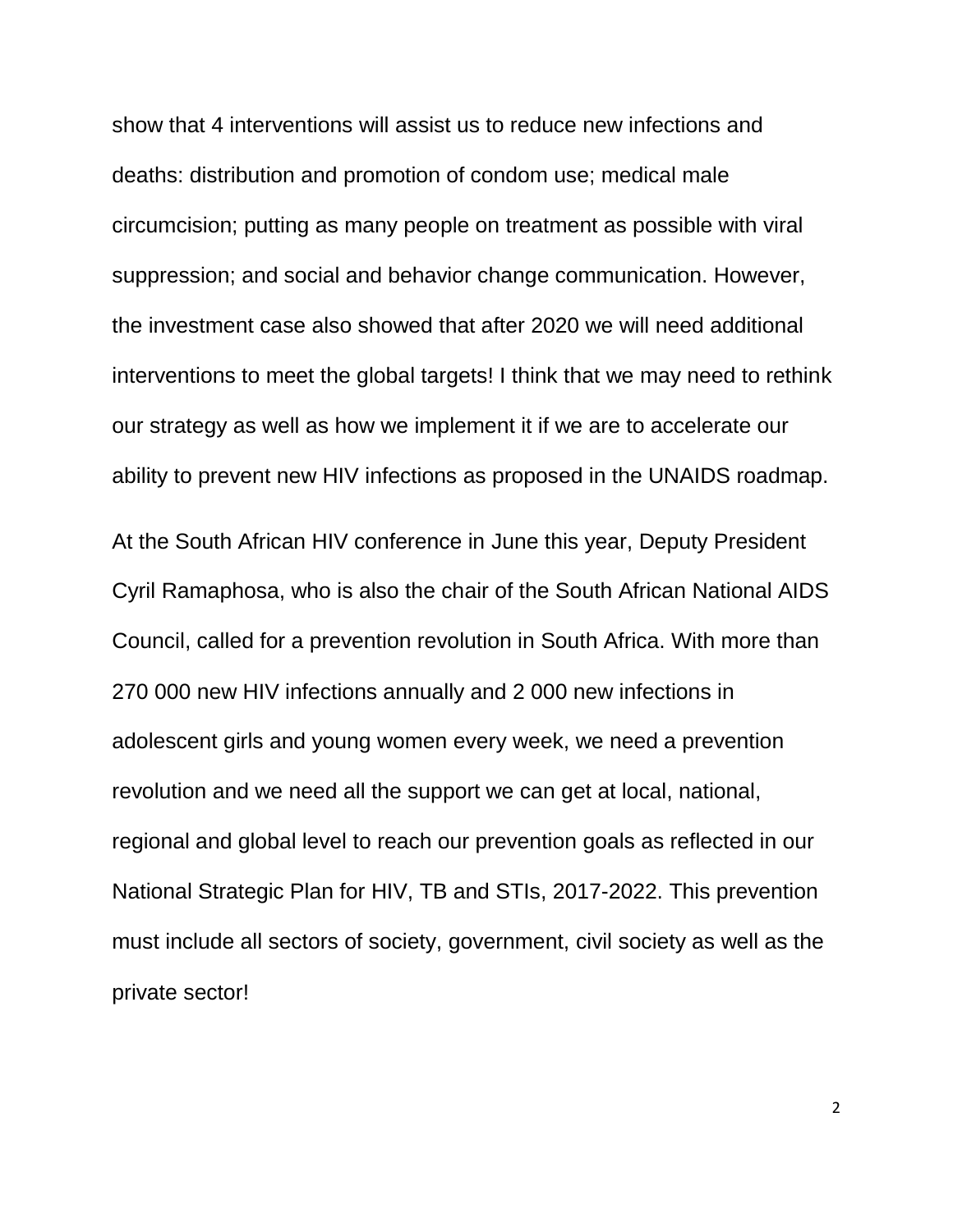I therefore fully support the mission of the Global Prevention Coalition and the call to action as reflected in the 10 point plan in Prevention Roadmap. Point 2 of the 10 Point plan in the Prevention Roadmap focuses on setting targets for prevention. To my mind this is key to the entire exercise as targets should be linked to interventions, resources needed as well as accountability. This means that we must have global, national as well as local targets that are SMART (Specific, Measureable, Attainable, Relevant, Timely). We should try to develop prevention targets that are memorable – such as the 90-90-90 targets for HIV treatment!

Whilst South Africa has recently (March 2017) launched our 5 year NSP which includes prevention of HIV, TB and STI infections as goal 1 (or 8) goals), in line with the target date of 2020 we should revisit this portion of the NSP to see how we can accelerate implementation. We acknowledge that even in a generalized epidemic some sections of the population (e.g., female sex workers, men to have sex with men, transgender people, adolescent girls and young women, people living in informal settlements) have higher levels of infection. This means setting targets for each of these groups and designing prevention strategies that meet their needs and set targets for each of our 52 health districts. In order to do this we need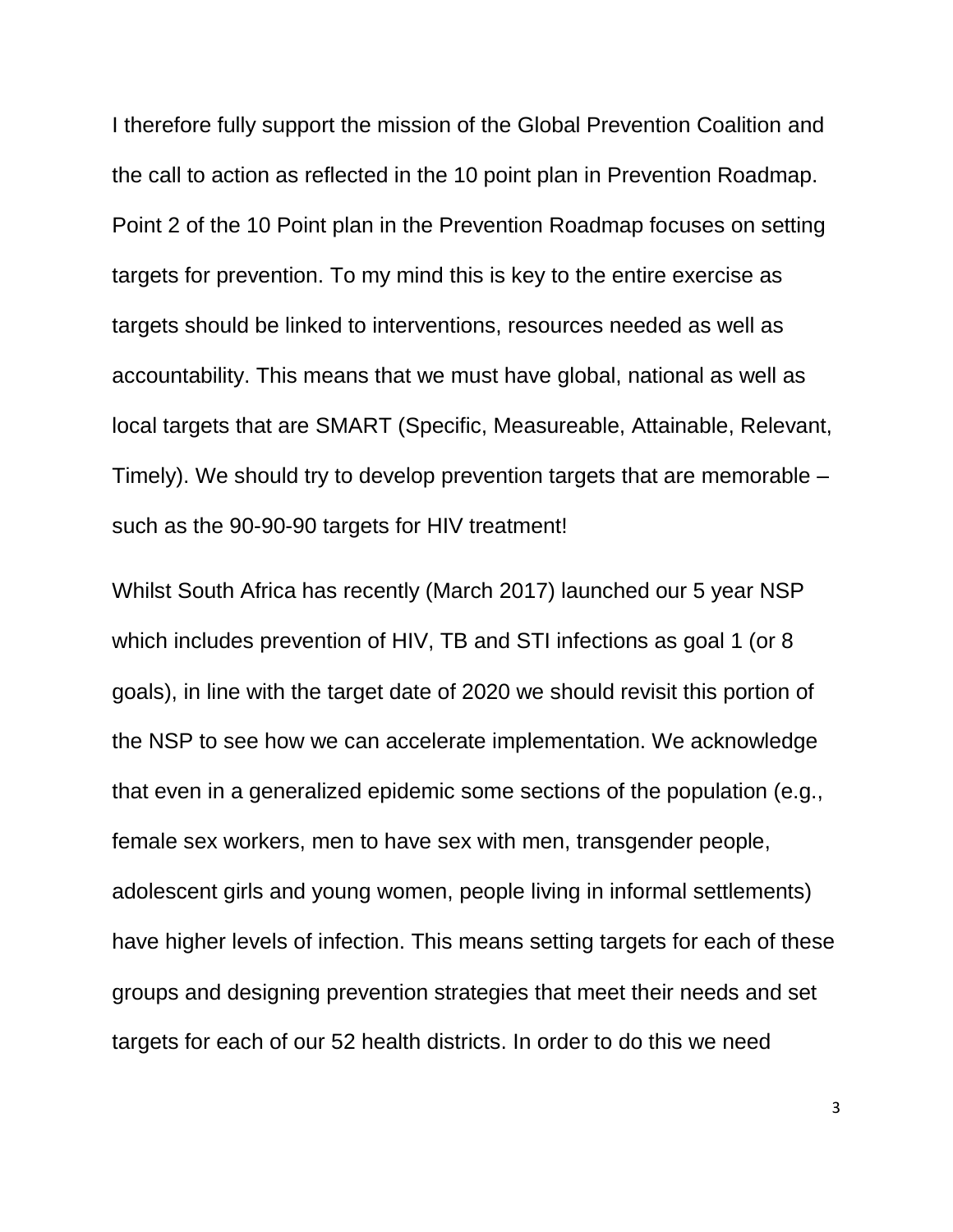greater involvement of these groups and districts in programme design and implementation.

In order to ensure implementation (it is pointless, as we have discovered, to have a perfect plan with poor implementation), I would also like to suggest that we use a project management approach to prevention learning from lessons from our relatively successful prevention of mother to child transmission programme (which included a clearly defined cascade, data to investigate leakages in the cascade, and intervention at local level to fix these leakages).

In South Africa we have an estimated 2000 new HIV infections in adolescent girls and young women. In our effort to address this we have identified 22 sub-districts with high numbers of young people, high prevalence of HIV as well as teenage pregnancies. These sub-districts are the focus of the She Conquers campaign launched by Deputy President Ramaphosa last year. We will intensify our efforts to reduce new infections in this cohort as well as in female sex workers. The introduction of preexposure prophylaxis as part of combination prevention will also assist as will the use of HIV self screening (including in men who are not testing in at the rate required).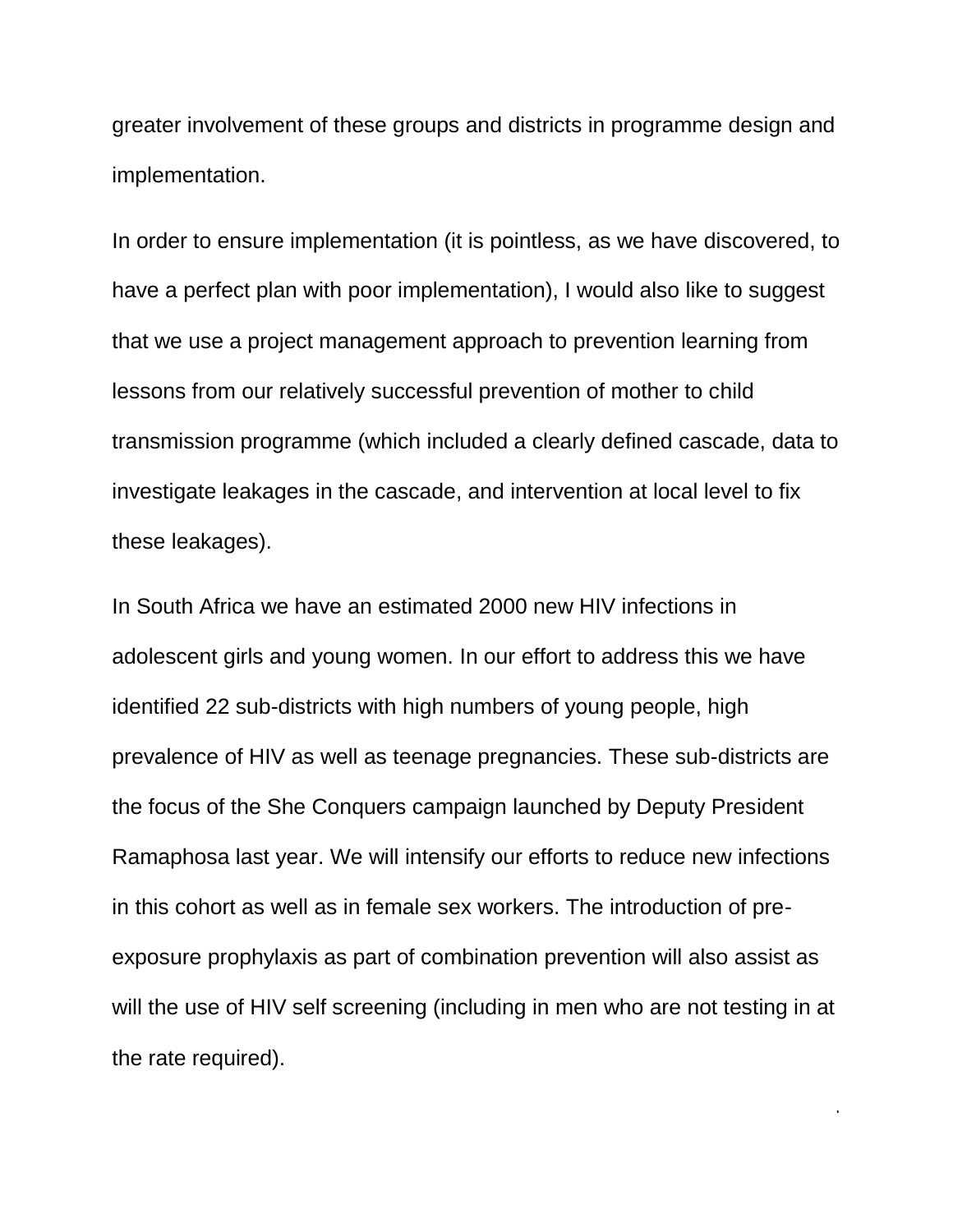Finally, in order for us to meet stretch targets by 2020 we will need additional resources. I therefore call on my colleague Ministers to ensure that we mobilize domestic resources for prevention. We will also require our development partners to assist us with resources. Whatever resources we raise must be used as efficiently as possible – this means focusing for impact – much like we have started to do for HIV treatment!

I thank you!